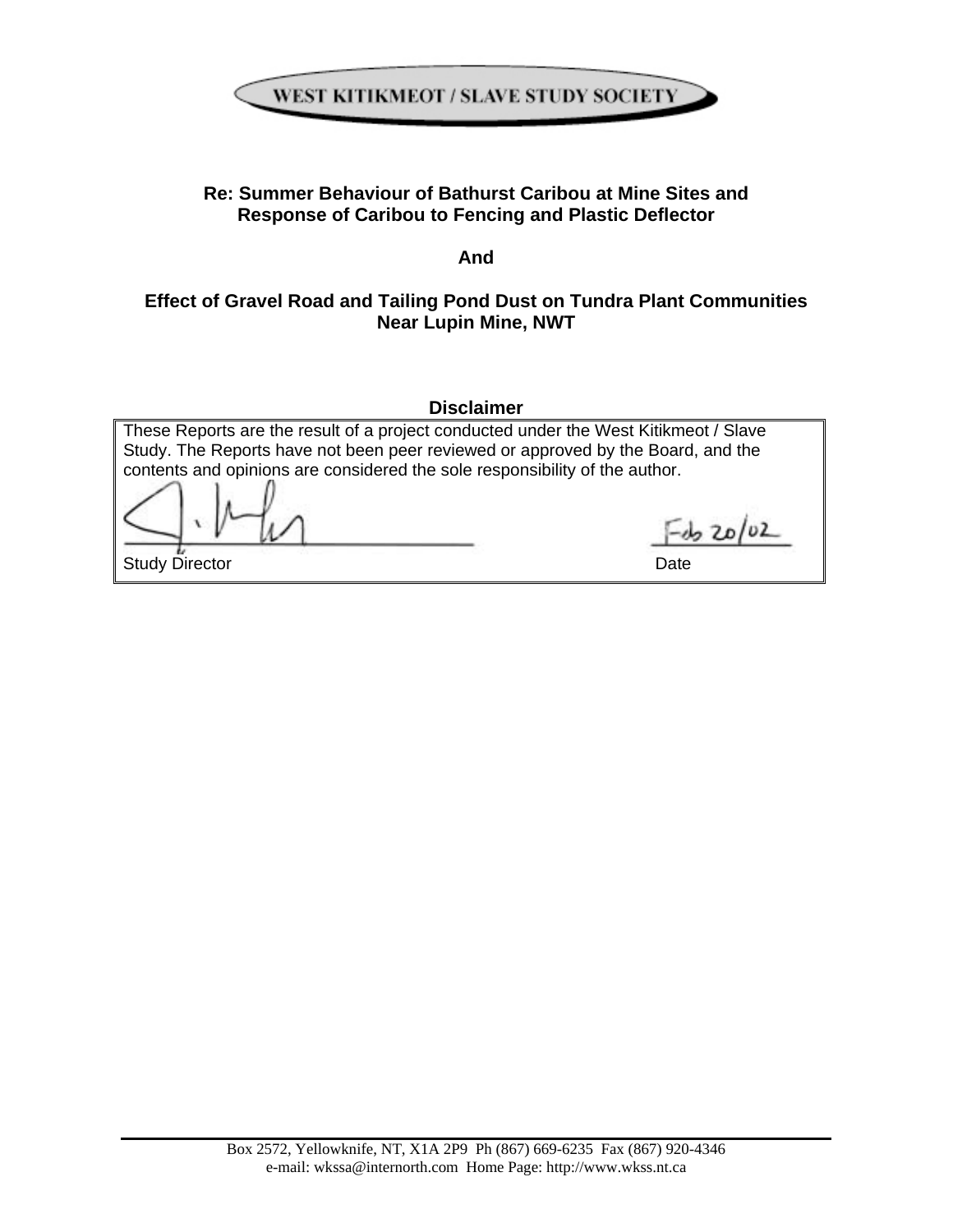# **EFFECT OF GRAVEL ROAD- AND TAILING POND DUST ON TUNDRA PLANT COMMUNITIES NEAR LUPIN MINE, NWT.**

# **1998 Final Report submitted to West Kitikmeot Slave Study Society**

### **Submitted By**

| <b>Project Leader</b> | Anne Gunn                                   |
|-----------------------|---------------------------------------------|
| <b>Project Team</b>   | Michael Svoboda and Judy Dragon             |
| Organisation          | Wildlife and Fisheries Division, Resources, |
|                       | Wildlife and Economic Development,          |
|                       | Government of the Northwest Territories,    |
|                       | Yellowknife.                                |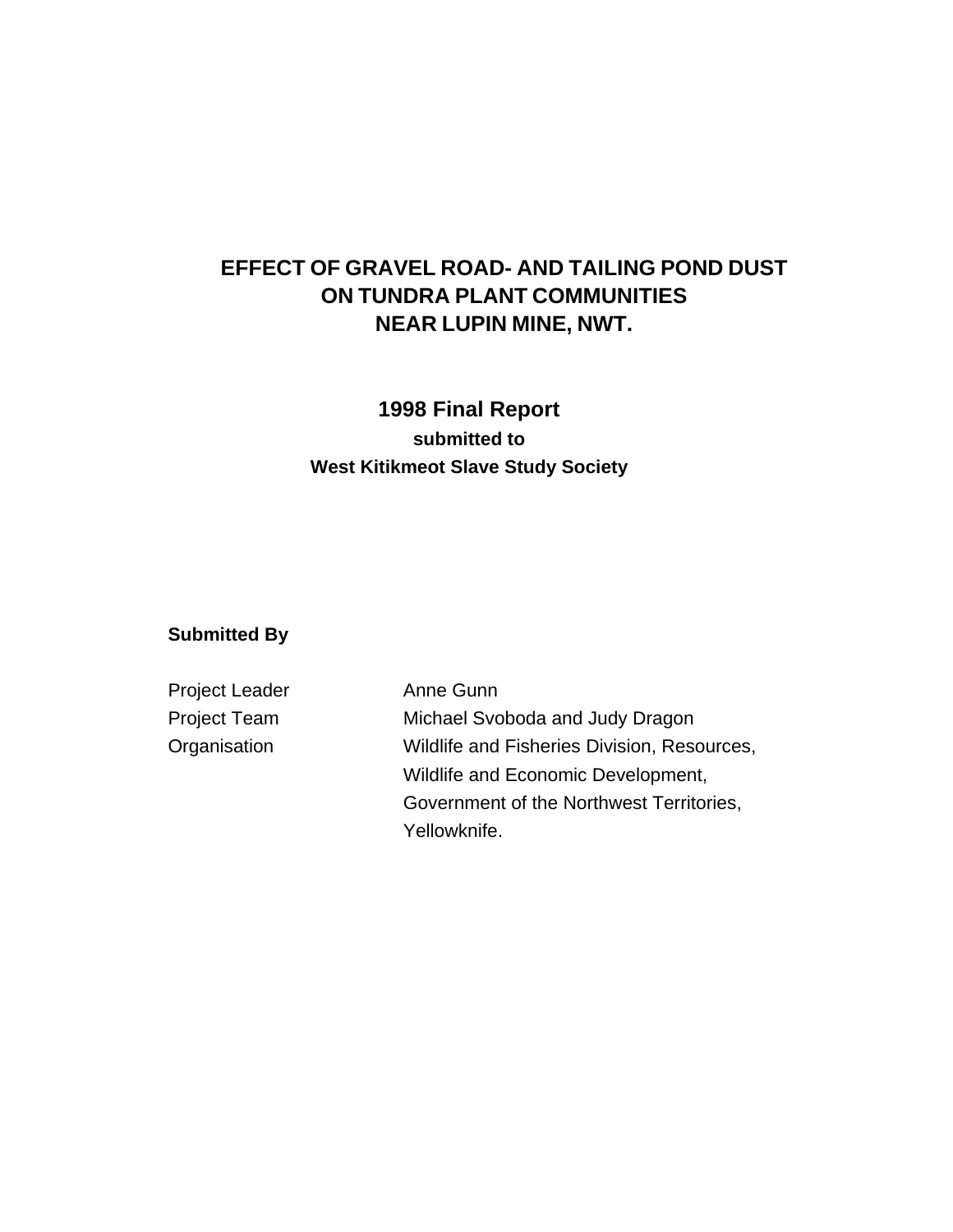#### **Summary**

The effect of road dust on tundra vegetation at Lupin mine site, in terms of total cover was minor although some vegetation units had a positive or negative response to higher dust loading. At the northern site of the tailings pond, no noticeable effect was observed. However, at its southern site, the high dust loading is associated with the lower vegetation cover and absence of certain plant assemblages – dwarf shrubs.

# **Acknowledgements**

West Kitikmeot Slave Study Society funded the study and we thank the Board for their encouragement and we appreciate the continued help from John McCullum, Study Director, WKSS. Dr Greg Henry, University of British Columbia and John Nishi, Regional Biologist Coppermine, NWT, contributed to the study design. Dr.Terry Carleton provided advice on TWINSPAN statistics. Judy Dragon, Mika Sutherland and Damian Panayi (GNWT, Yellowknife) assisted me in various ways in Yellowknife and in the field, while Dave Hohnstein with Rick Nutbrown (Echo Bay Mines, Lupin) offered logistic support at the site. The Northern Science and Training Program (NSTP-DIAND) granted a scholarship to Michael Svoboda for the 1996 and 1997 field season.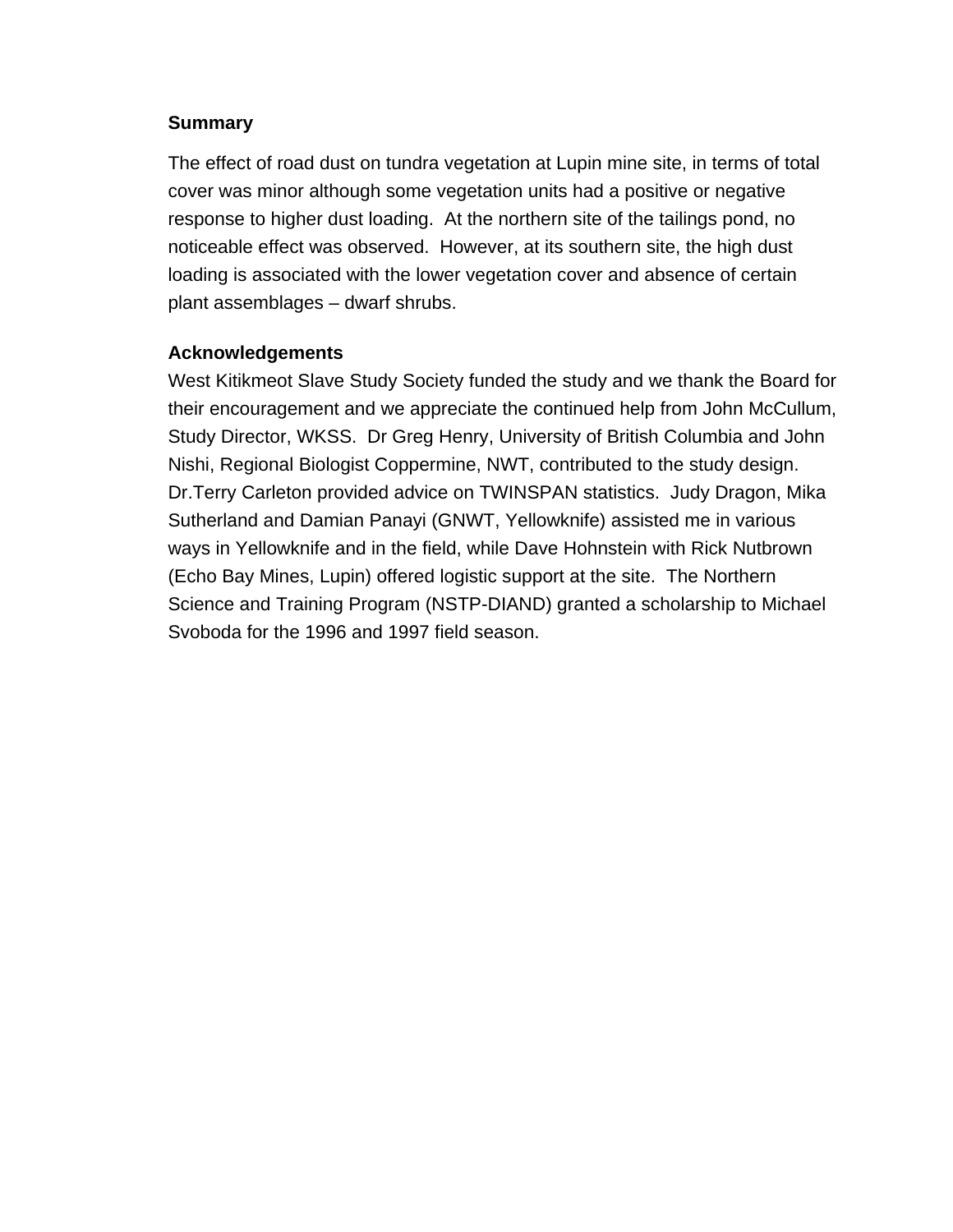# **Table of Contents**

**Summary** 

**Acknowledgements** 

**Objectives** 

**Study Area** 

**Project design** 

**Activities for the year** 

**Results**

**Links with Parallel Studies**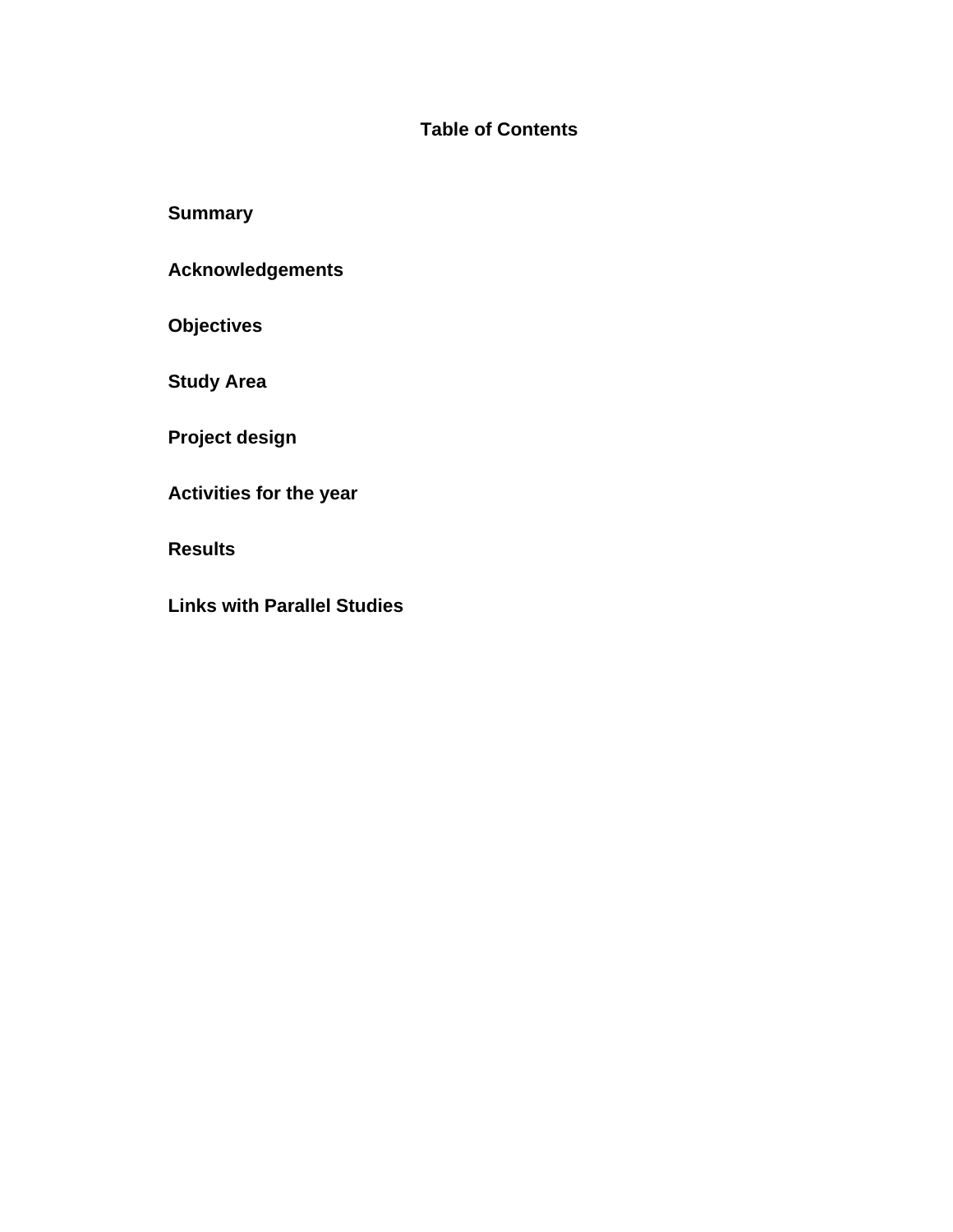#### **INTRODUCTION**

Mining exploration and development is occurring on the traditional ranges of the Bathurst caribou herd. The West Kitikmeot Slave Study Partners have identified caribou as a priority specifically such issues as how much time caribou spend at mine tailings ponds and how this can be mitigated. A related issue raised during the January 1996 Environmental Assessment Panel hearings was the effect of dust from tailings ponds and roads on caribou forage.

Construction of gravel roads for hauling the extracted materials and artificial ponds for tailings disposal are all necessary for mining activities. Both roads and tailings areas have been identified as the largest source of fugitive dust around the mines (Sinha and Banerjee, 1997) affecting the tundra vegetation.

Gravel roads are relatively easy to construct in the northern terrain since the ground is firm by the presence of permafrost and the cold climate helps in the road maintenance (Walker and Everett, 1987). Gravel and sands are usually readily available from the pre-sorted glacial deposits in various quaternary formations such as eskers and kames. The roads are usually elevated with respect to local topography and thus exposed to wind erosion.

Research of the dust effects on northern environments have mainly focused on dust generation from the haul roads and its deposition onto the surrounding vegetation (Walker and Everett, 1991). As a disturbing agent dust can be detrimental both in a physical as well as chemical way. Heavy dust deposits may also affect the habitats of small rodents, reduce albedo of snow along gravel roads, increase snow melt, freeing land for migrating animals earlier than in other parts of the local ecosystem. Dust can import nutrients, however, toxins and heavy metals can also be introduced in the affected areas (Everett and Walker,1987).

Meininger and Spatt (1988) reported from Alaska that several moss assemblages and their associated animals varied with respect to distance from haul roads. Furthermore, they attributed the differences primarily to the adverse effects of the blown-in road dust. Walker and Everett (1987) also pointed out to the vulnerability of certain plant forms (mosses and liverworts). In contrast, they also presented evidence that several common pioneering species benefit from mechanical disturbance and dust deposition due to increased nutrient availability.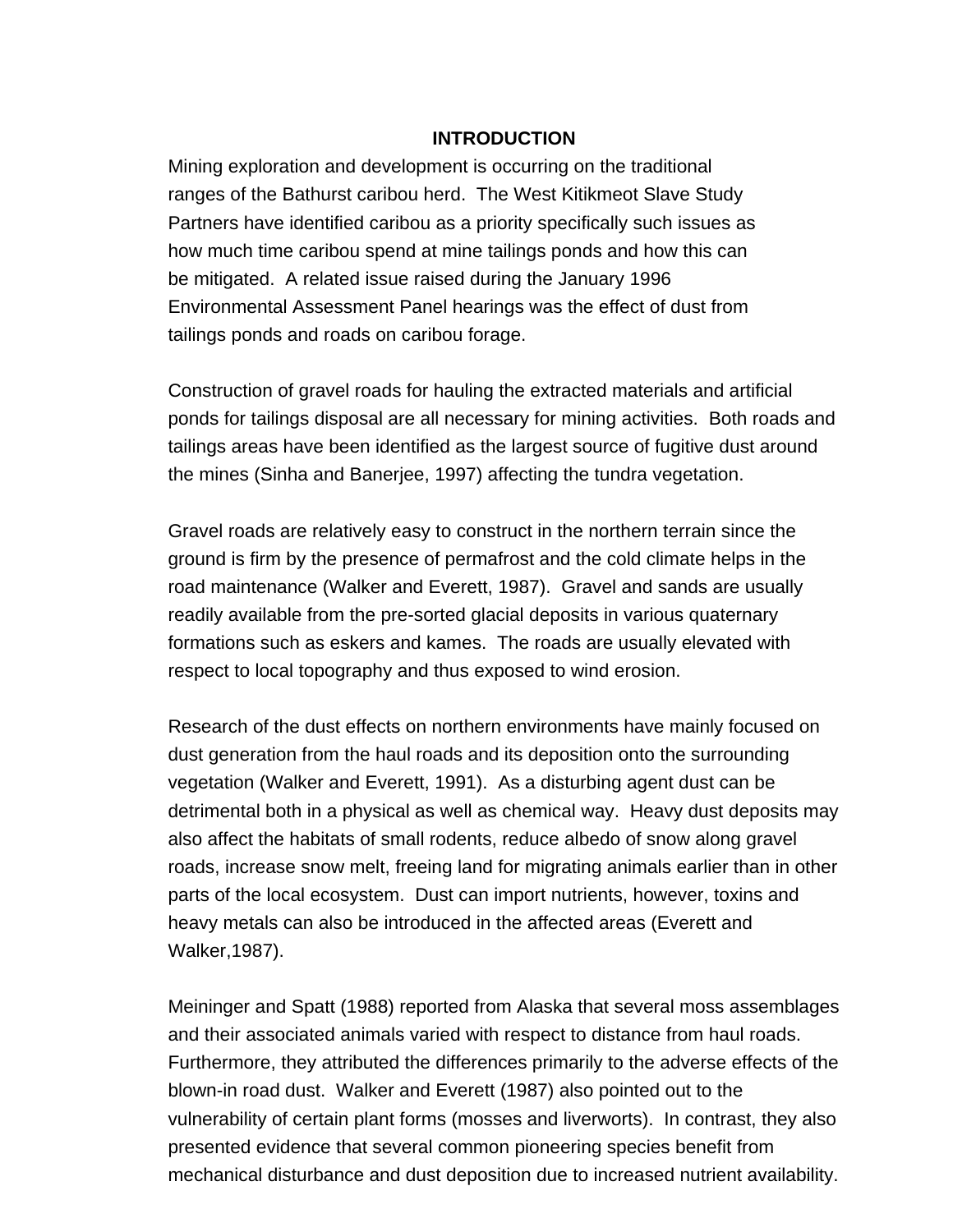Reduction of plant composition and cover have been shown to trigger further changes in the physical environment, such as large-scale erosion and thermokarst development (Walker and Everett, 1987). This can leave tundra ecosystems scarred and ecologically as well as aesthetically damaged long after a mine is closed and its roads or tailings ponds had ceased being used.

The present study reports on investigations into the effects of road- and tailing pond dust on the surrounding tundra vegetation of one of the northern mines north of Yellowknife (cf. "Study Site" section below). It further analyzes information presented in the author's preliminary reports for the 1996 season (Svoboda, 1997; Svoboda et al., 1997) and deals with new data from the field investigation in 1997.

# **Objectives**

The first objective was to identify the plant assemblages in the tundra mosaic surrounding the gold mine. The second objective was to measure the dust loading at the various distances from the source. Data on additional variables (soil moisture, bulk density and pH) were also gathered. With this information available, we attempted to find a correlation between the occurrence of certain plant assemblages and dust loading and/or the other measured variables.

#### **Study Area**

The Bathurst herd's summer range includes the vicinity of the Lupin Mine (a gold mine run by Echo Bay Mines Ltd.), approximately 1 km west of Contwoyoto Lake, NWT (65 $^{\circ}$  46'N and 111 $^{\circ}$  14'W). The mine is a complex of buildings, gravel airstrip, roads and tailings ponds (Figure1).

A large tailings pond system was created by damming of the shallow tundra watershed. These artificial basins intercepted the slurry of fine-ground rock from the mine's mill and processing complex (gold extraction units) and allowed sedimentation of the solid phase suspension. The partially cleared effluent was then directed into the second tailing pond where the chemical remediation and final sedimentation were done.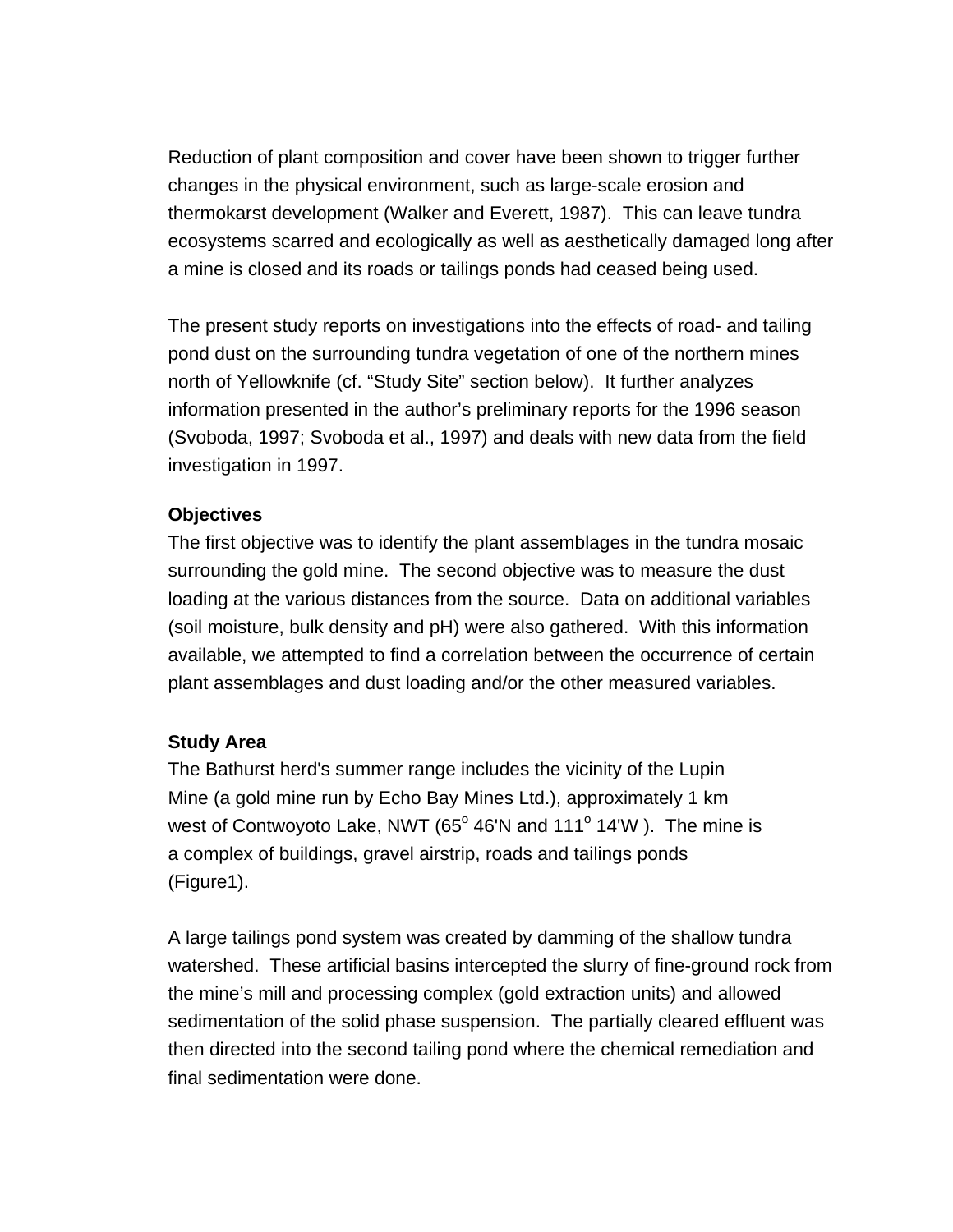The tailings contained cyanide, arsenic and other metals (Pilegaard, 1994). In order to protect dry tailings from wind erosion and the contaminated fine dust spreading over the surrounding tundra, a layer of fine sand has been deposited over the dry tailing surface. This sealing off ("capping") of the underlying sediments is also supposed to raise the permafrost level to encase the tailings and further remove any possibility for leaking or movement of tailing compounds or products (Nutbrown pers. comm., 1997).

The various mine activity areas were connected with gravel roads, generally elevated above the tundra topography. Roads were regularly graded and repaired for truck traffic to haul gravel and for maintenance and inspection trips. The roads were the source of the mineral dust blown upon the surrounding tundra.

### **STUDY DESIGN**

In 1996, we established two experimental areas in the low-shrub tundra, one along a gravel road connecting the Lupin mine complex with the tailings pond, and the other at the north and south side of a tailings pond. In 1997, an additional area was selected along a second road. To determine if dust deposition will create a gradient with a high loading near the road and tailing pond margins and a significantly reduced loading at a distance from the dust source (< 97% at 30m), additional dust and vegetation sampling zones, 100m distant from the road and tailing pond, were established as more reliable controls in 1997.

#### **METHODS**

**The gravel road study areas:** The segment of the road chosen for the 1996 study runs from northeast to southwest which was fairly perpendicular to the reported prevailing northwest wind. The road was heavily used by loaded and empty trucks. When the road was dry the trucks generated clouds of dust which the wind carried on to the adjacent tundra. We made sure that the selected study areas were distant from any other sources of disturbance. In 1997 a mirror image of the 1996 site was established along the second gravel road, approximately 190 m distant, yet parallel with the road used in the 1996.

Along each side of the road three 15 m segments (A,B and C) were staked out. These were separated from each other by approximately 200 m long breaks of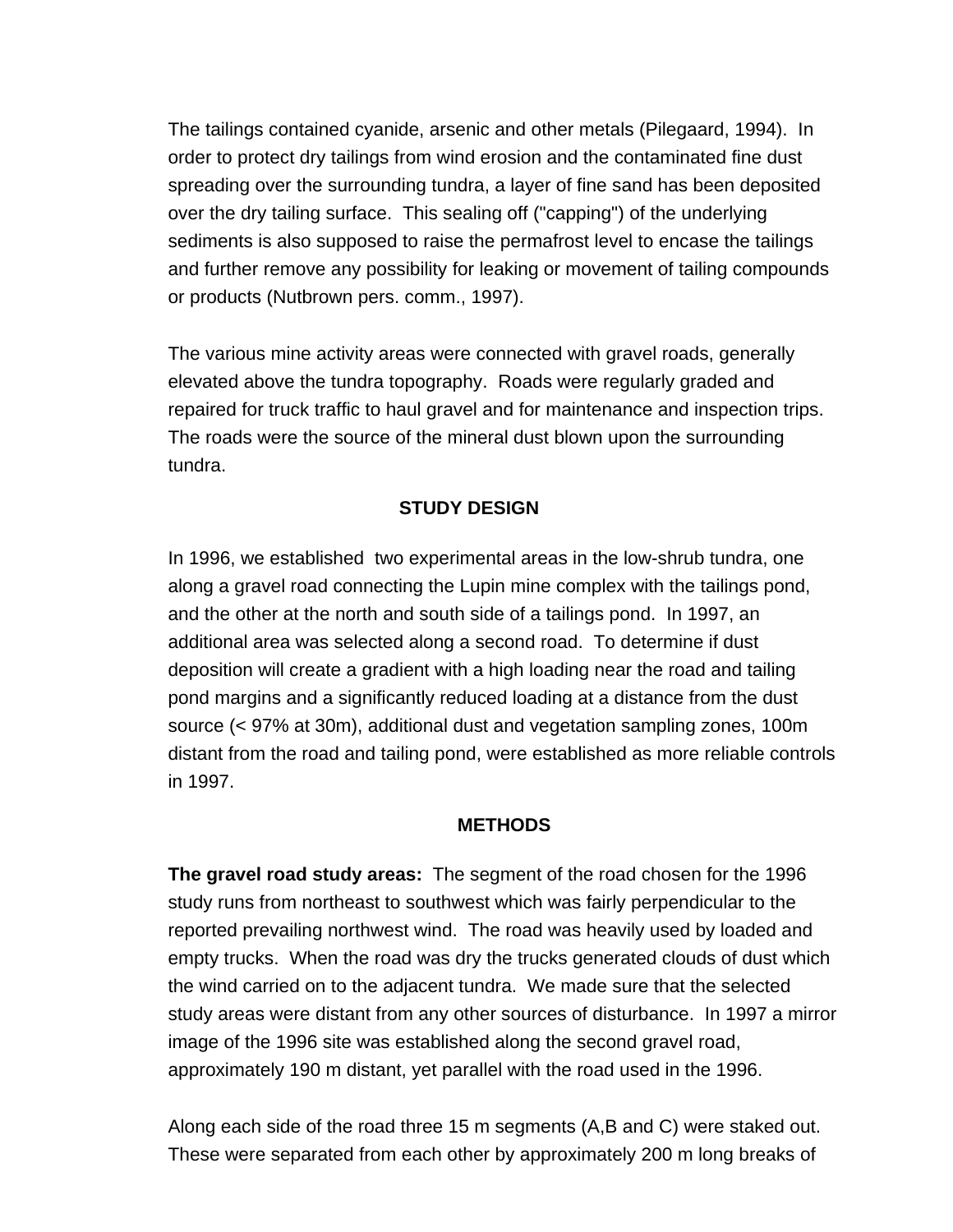unstudied tundra. Within each segment, three sampling zones were established at 0 m (i.e. directly adjacent to the road edge), 5 m and 30 m from the road margins (Figure 2). In 1997 a fourth, 100m distant zone was established along the road site and used as a control. These zones represented three parallel sampling transects perpendicular to both sides of the road.

**The tailings pond study areas:** The same experimental design applied at the gravel roads was also used at the tailing pond margins (Figure 3). Also here the pond margin used was perpendicular to the prevailing winds. The study areas bordered with the tailing cells which were the main source of dust. Also here a 100 m distant zone was added in 1997.

**Sampling objectives and procedures** In 1996 the investigation was conducted from July 6 to August 9; in 1997 from July 17 to August 4, at the peak of vegetation growth, when also the mine activity, including the road traffic, was high. To obtain information on the cause-effect variables related to dust dissipation in the Lupin mine area, the following physical parameters were measured: dust deposition, soil mass (bulk density), soil moisture and soil pH. The biological parameters included: vegetation composition and cover.

**Dust deposition** In order to measure dust deposition rates, three aluminum foil pans (400 cm<sup>2</sup>) were placed in each zone (n= 9 per zone). The pans were fastened to the ground by wire tent pegs. In 1996 the pans with the deposited dust were collected on August 9, after 20 days of exposure to dust dryfall. This time period showed to be too long, for strong winds, rain or animal trampling was thought to cause a significant alteration of the amount of dust deposited. For this reason, in 1997 the pans were collected every 3 to 4 days on July 27, July 31, and August 4. Deposition rates were determined using equation 1.

$$
D.R. = \left(\frac{Dg}{(Sa)(T)}\right)
$$

Equation 1.

where D.R= dust deposition rate (g  $m^{-2}$  day<sup>-1</sup>)

 $Dq = dust$  mass collected  $(q)$ 

Sa = dust pan surface area (m<sup>2</sup>)

 $T =$  duration of pans exposure (days)

**Soil sampling** Soil samples were collected regularly throughout the 1997 field operation. Particular attention was paid to soil characteristics such as soil pH,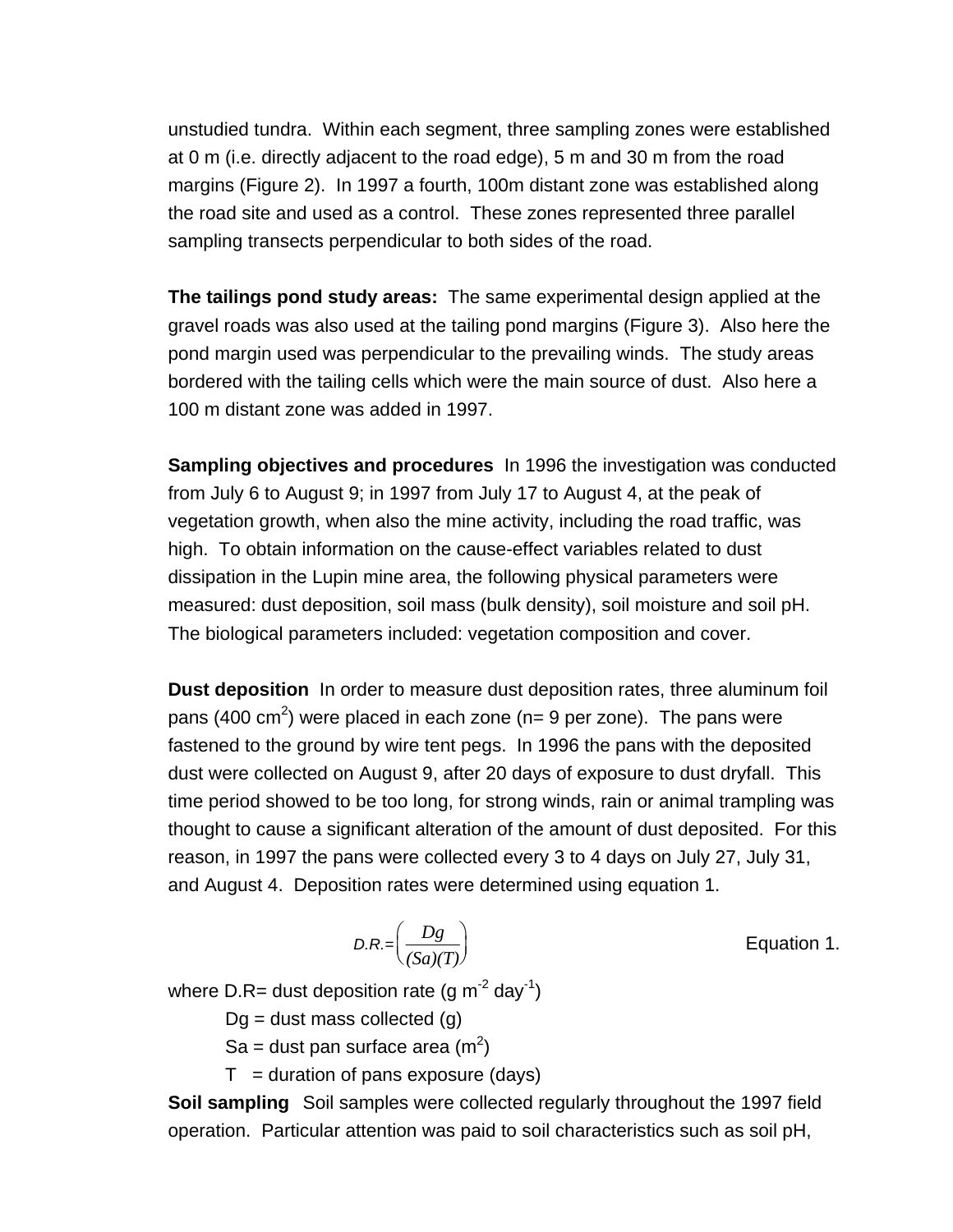moisture and bulk density. Although the samples were initially collected at random points in each zone, the subsequent collections were done in the vicinity of the first sampling points. This procedure was adopted because of the great soil-vegetation heterogeneity. Six soil samples per zone at each site were collected more than 24 hours after a rainfall and at least 4 days after the previous sampling period. Because the high gravel and rock content of the soil made coring very difficult, the soil was dug out by a trowel to a depth of 20 cm and packed into a 450 ml can. The content was immediately emptied into plastic ziplock bags, sealed and transported to the laboratory for moisture, bulk density and pH determination.

**Soil moisture** Soil samples were kept in a cool place for gravimetric moisture determination. Their fresh weight was established within 24 hours after collecting (accuracy 0.1g) by the following procedure: The soil content was transferred from the plastic bag into a brown paper bag and immediately weighed. The bags were then placed into an oven and dried at  $60^{\circ}$  C until constant weight. The bags were then re-weighed and the dry soil mass recorded. The soil moisture per volume was then determined by using Equation 2 from Miller and Donahue (1990).

$$
Pv=(100)\left(\frac{Wg}{Sg}\right)\left(\frac{Bd}{Wd}\right)
$$
 Equation 2.

where  $Pv=$  water percentage per volume (in case of water =  $g/cm<sup>3</sup>$ )  *Wg= weight of water (g) Sg= weight of dry soil (g) Bd= soil bulk density (g/cm3 ) Wd= density of water (assumed as 1.0g/cm3 )*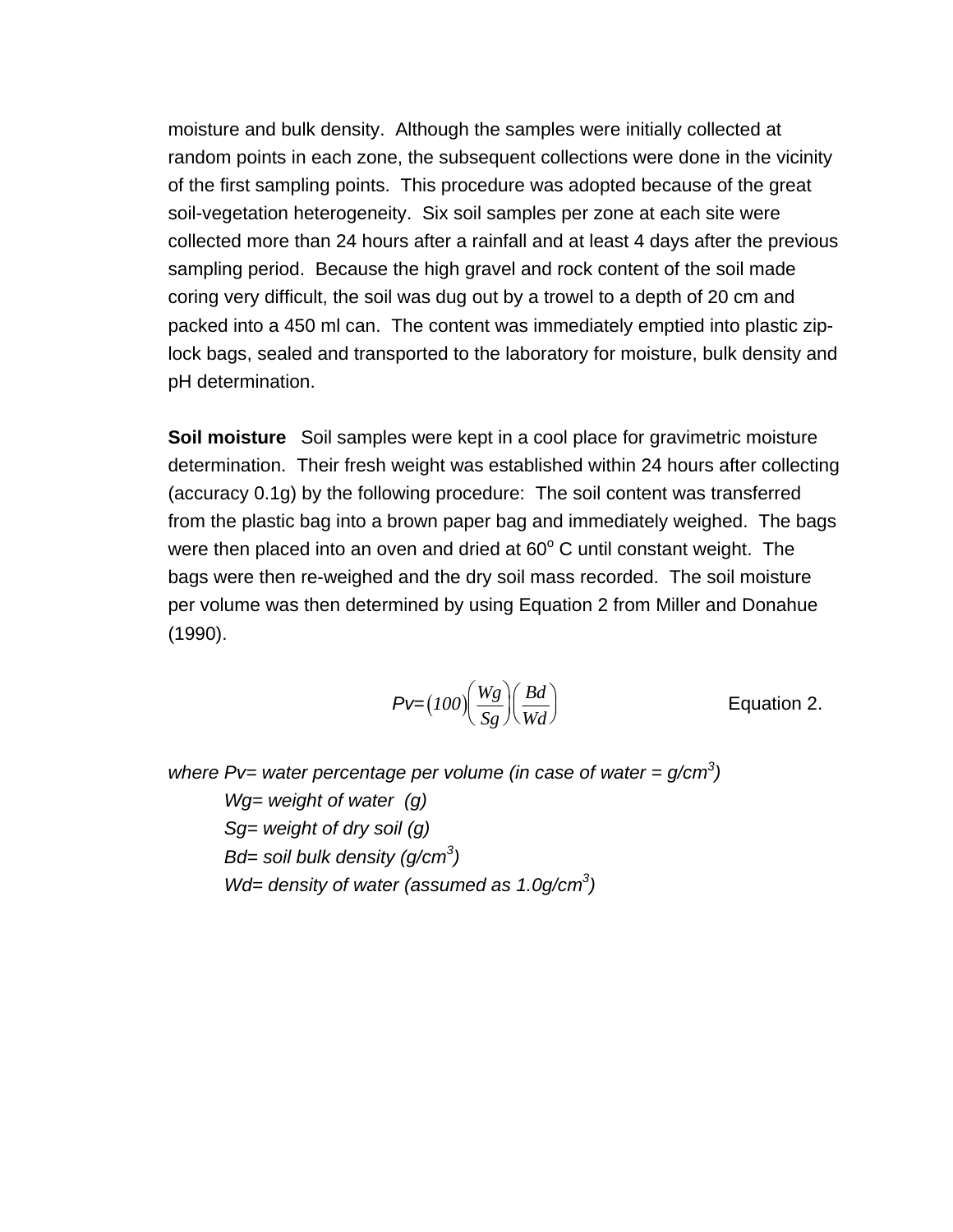*Soil mass The soil's bulk density was determined gravimetrically from the soil samples by using equation 3.* 

$$
Bd = \left(\frac{Wg}{Sv}\right)
$$
 Equation 3.

where Bd= soil bulk density (g/cm $3$ ) Wg= weight of water (g) Sv= soil sample volume (450 ml)

**Soil pH** This analysis was done in the University of Toronto laboratory. Each soil sample was crushed and well homogenized. A subsample (approx. 30 ml) was placed into a 75 ml plastic beaker and moistened with a deionized water until a paste consistency was reached. The beaker was capped, shaken and left to stand for 10 minutes to allow ions to equilibrate. An automatic pH meter (Fisher Scientific Accumet pH meter model 825 MP at 96% efficiency) was used after calibration with buffer solutions of pH 4 and 7. Moistened soil samples were subsequently measured for 30 seconds and the pH recorded to the nearest 0.1 pH unit.

# **RESULTS**

**GRAVEL ROADS**

# **Vegetative Cover**

Gravel Road Site 1 (R-1) A significantly higher (p<0,05<sup>1</sup>) plant cover was observed in the 0 m zones NA and SA (the road margins) and in the 5m zones NB and SB (Appendix Fig. 3). This increased cover was due to higher occurrence of a dwarf birch *Betula glandulosa*. In comparison, the 1997 cover was much lower. This happened because it was difficult to determine the exact margin between the road edge and the adjacent tundra (Appendix Fig. 4).

Gravel Road Site 2 (R-2) Plant cover profile displays high values in the 5m and 30m, i.e. B and C in zones (Appendix Fig. 5).

 $\frac{1}{1}$ The significance level in all the following statistics is at p<0.05.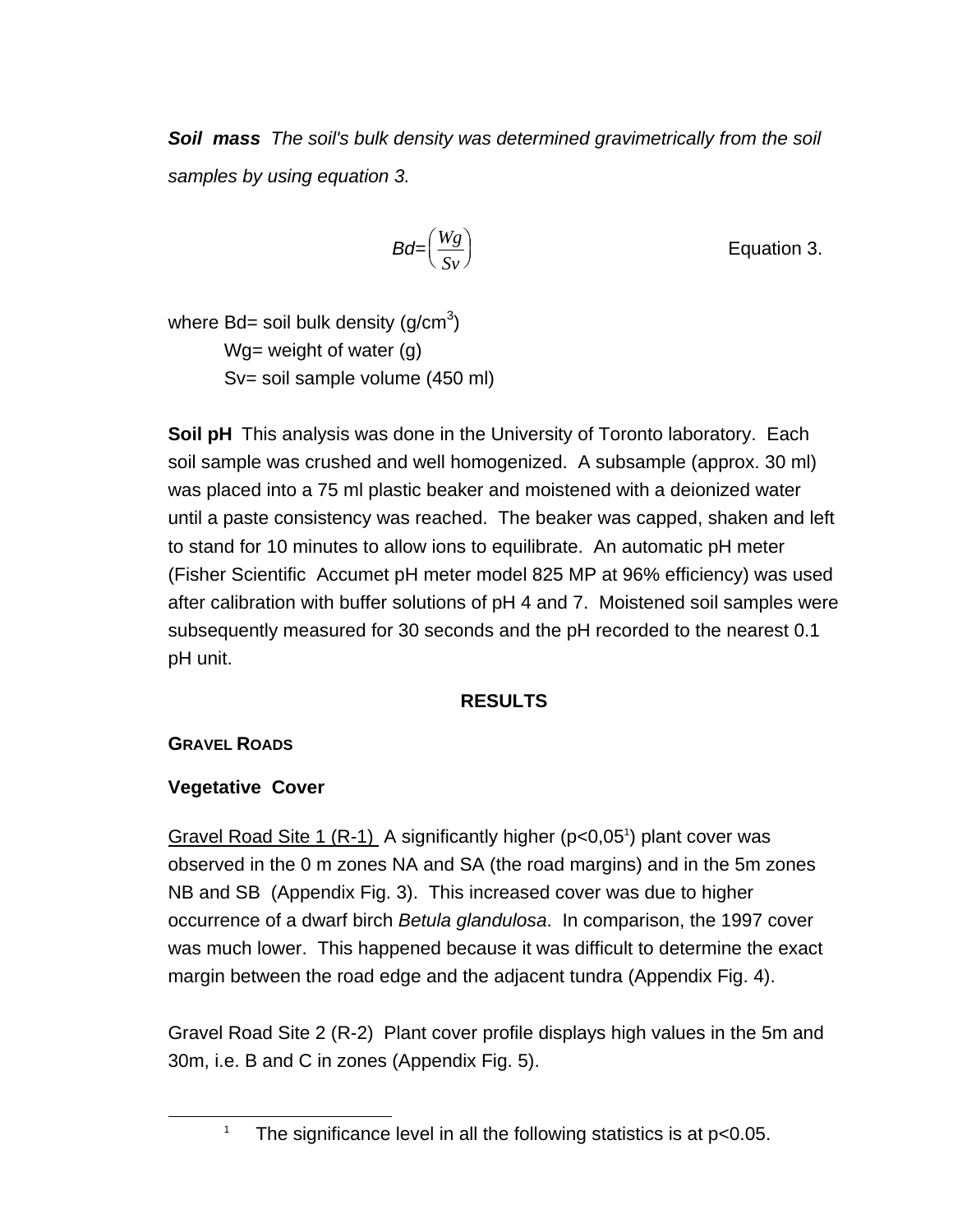**Dust Recruitment** Significantly higher rates of dust deposition were measured in the southern road margin zone (SA) compared to the more distant SB and SC zones. Figures 6, 7 and 8 summarize dust recruitment at sites R-1, 1996 and 1997, and R-2, 1997, respectively. Dust deposition in the northern road margin- (NA) and in the NB zone was also higher (78-95%) than that measured 30m away from the road (NC zone). Although the R-1, 1996 sampling yielded higher rates than in 1997, both years conformed with the expected dust deposition profile within the 30m transect.

**Soil Moisture** At the R-1 site, soil moisture content in the northern margin zone (NA) was significantly lower (Appendix Fig. 9) than in the NB, NC and ND zones. In contrast, at the R-2 site, soil samples taken from the 5m zone (NB) were significantly more moist than at the farther sampling distances (Appendix Fig. 10). Clearly, the drainage of the tundra topography predetermined the local soil moisture distribution and through it also the type of the vegetation present.

**Soil Mass** At the R-1 site, the soil mass in the northern road margin zone (NA) was significantly higher than in the more distant zones (Appendix Fig. 11). So was the soil mass in the southern road margin zone (SA) at the R-2 site (Appendix Fig. 12). It seems that erosion of the road sand and higher dust (= clay and silt) deposition near the road margin were responsible for the high mass reading here. With the exception of these two zones, no clear trends emerged which would indicate some relationships between the road distance and soil mass.

**Soil pH** Soil pH in all zones was strongly acidic and showed marked variability across the landscape. Soil pH in the northern margin zone (NA) was significantly higher than all other zones with a mean (SE) pH reading of 4.7 (0.1). In contrast, soil pH in the southern margin zone (SA) was significantly lower (4.2 (0.2)) than all other tested zones at the R-1 site (Appendix Fig. 13).

At the R-2 site, the mean pH value of 4.2 (0.2), obtained from the northern zone was significantly lower compared to all other zones here, with a pH ranging 4.4 - 4.6 (Appendix Fig. 14).

**Floristic Analysis** In this report the TWINSPAN analysis was performed separately by site and by year of data collection. No attempt was made to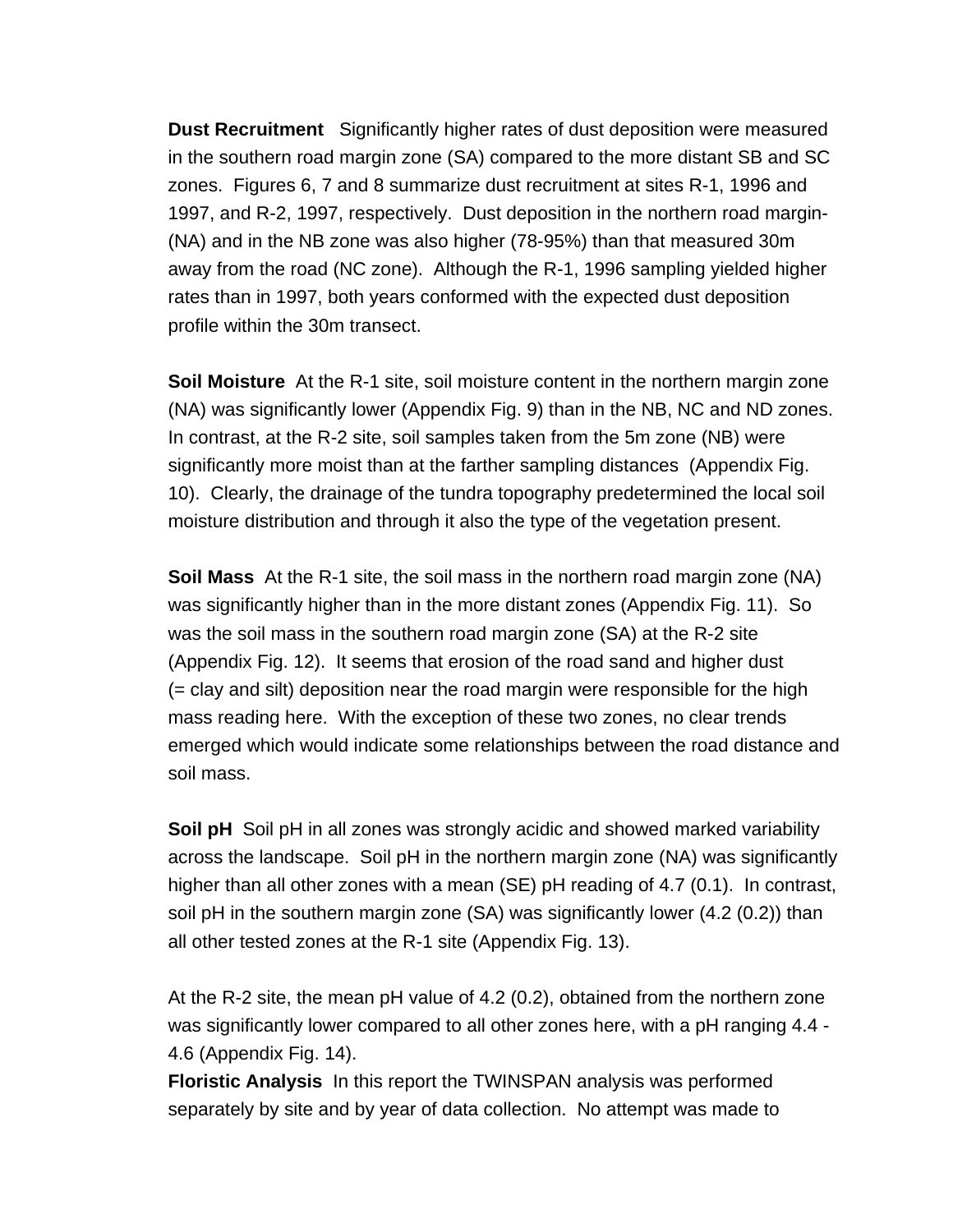produce a compiled analysis which would pool all the vegetation data into one output.

Road site 1, 1996; the TWINSPAN analysis of the 270 vegetation quadrats produced 5 noda at the third level of classification (Appendix Fig. 15). The initial vegetation assemblage separated along the *Betula glandulosa*, *Ledum decumbens* and *Vaccinium vitis ideae* which accounted for > 97% of the quadrats and *Trisetum spicatum, Eriophorum angustifolium.* These represented only a minute portion of the quadrats (< 3%) and were placed in the 5th nodum. At the second level, the *Ledum* group was split along the *Cassiope tetragona - Salix sp., Empetrum nigrum, Carex aquatilis* line. At the third level four noda emerged with the indicator species marked in Appendix Fig. 15.

At the third level of division *B.glandulosa* group branched into four noda. Nodum 1 was characterized by *Empetrum nigrum, Cassiope tetragona,* and *Salix sp..*  This group was distributed throughout the transect, however, its highest representation was in the SB and SC zones. Nodum 2, characterized by *L. decumbens, V. uliginosum, V.vitis-ideae,* and *Carex lugens* occurred throughout the transect, but showed preference for the northern 5m (NB) and 30m (NC) zones. Nodum 3, characterized by *Salix sp.*and *E. nigrum* was present mostly near the road margin zones NA,SA,SB. Nodum 4, characterized by *C. aquatilis*, was exclusive to road margins NA,SA. Nodum 5, which originated from the initial division at level 1 and was characterized by *Trisetum spicatum* and *Eriophorum angustifolium* was present mainly in the southern margin zone SA (Appendix Fig. 16).

Road site 1, 1997; the floristic analysis included data from the 100m distant zone. As a result eight noda were produced at the third level of division (Appendix Fig. 16). As in 1996, at the first division, there was a split along the *Ledum decumbens* group of species *- Carex aquatilis* line.

At the third level, the *Ledum* group produced four noda. Nodum 1, characterized by *E. nigrum* and nodum 2, characterized by *Salix sp.* and *V. vitis-ideae* were present throughout the transect with no clear zonal preference. Nodum 3, characterized by *L. decumbens, C.tetragona, Luzula confusa* and bryophytes showed preferences for zones distant from the road margins. Nodum 4, characterized by *C.aquatilis, V.vitis-ideae* and *V.uliginosum* was absent near the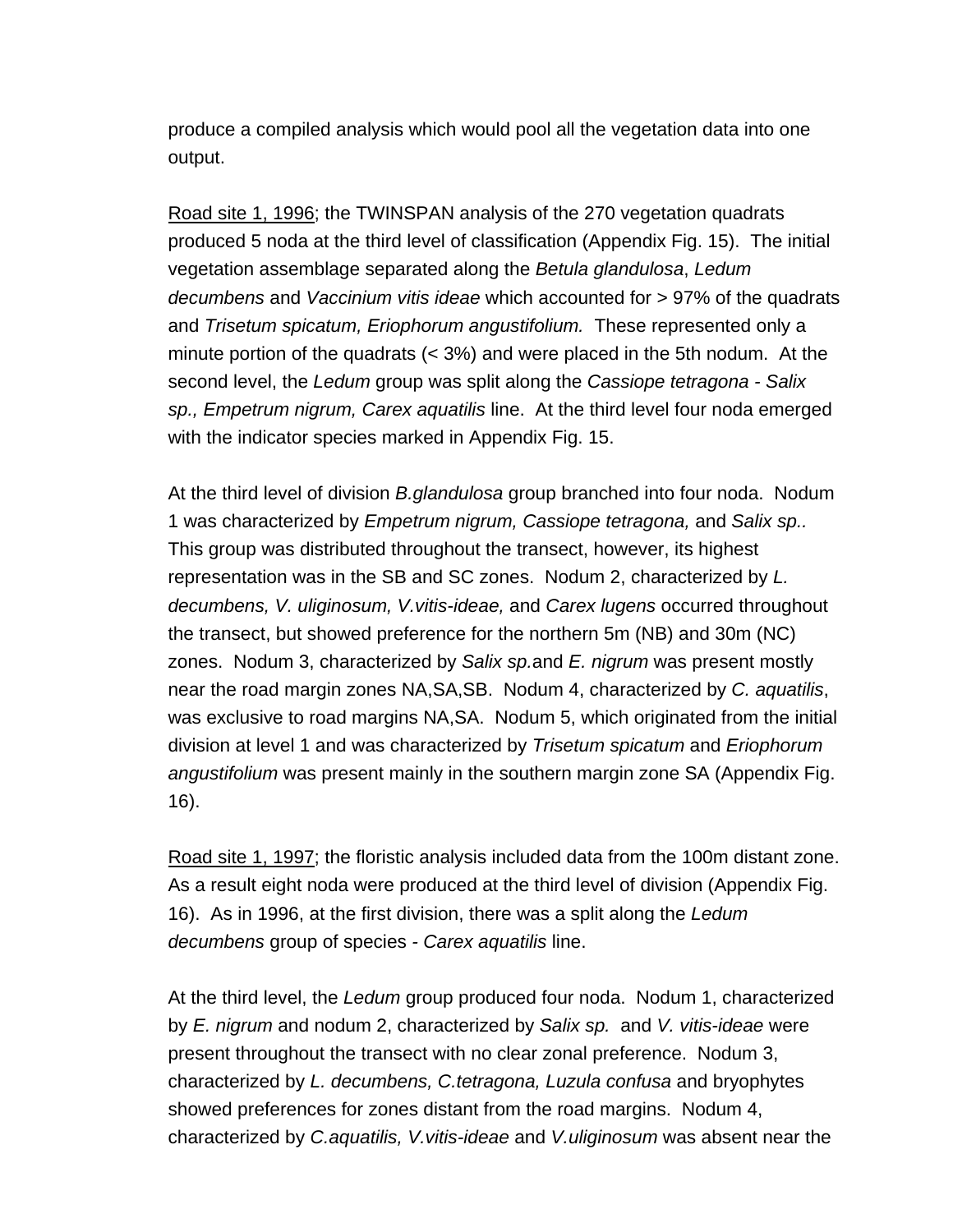road margins, and showed preference for the more distant zones at the south road side (SC,SD).

The *C.aquatilis* group also branched into four noda at the third level. Nodum 5, characterized by *L.decumbens* and bryophytes, and nodum 6 characterized by *E.nigrum* and *Salix sp. were both* exclusive to the road margin zones NA,SA,SB. Nodum 7, characterized by *L.confusa* and *B.glandulosa*, and nodum 8, characterized by *C.aquatilis* occupied the road margin and central zones and were absent in the distant 30m and 100m zones (Appendix Fig. 16).

Road site 2, 1997; TWINSPAN classification of 315 quadrats resulted in only four noda at the third level of division. At the first division, *Carex physocarpa* group was separated and created nodum 4, which was exclusive to the SC zone. The other branch produced three noda at the third level. Nodum 1, characterized by *Arctagrostis latifolia* was exclusive to the northern margin zone NA. The largest nodum 2, characterized by *V.vitis-ideae, V.uliginosum, C.tetragona, B.glandulosa,* and *L.decumbens,* was highly represented in all zones. Similarly nodum 3, characterized by *C.aquatilis* was present through the transect with the exception of the road margin zone, NA (Fig 17).

#### **TAILING POND SITE**

**Vegetative Cover** South of the tailings pond vegetative cover increases from the pond margin zone (SA), towards the 5m, 30m and 100m zones (Figs. 18 and 19). Here the 100m zone had a significantly higher cover then the 0m and 5m (SA,SB) zones.

Plant cover in the northern zone transect showed less clear-cut results. The only significant difference was measured between the pond margin and the 30m (NC) zone. The mean cover varied among the zones and the 100m zone (ND) was not different in total plant cover from the other northern zones.

**Dust Recruitment** In both sampling years the mean dust deposition rates exhibited similar fast-decreasing profiles with the increasing distance from the dust source. Figures 20 and 21 summarize the zonal means for the tailing site for 1996 and 1997.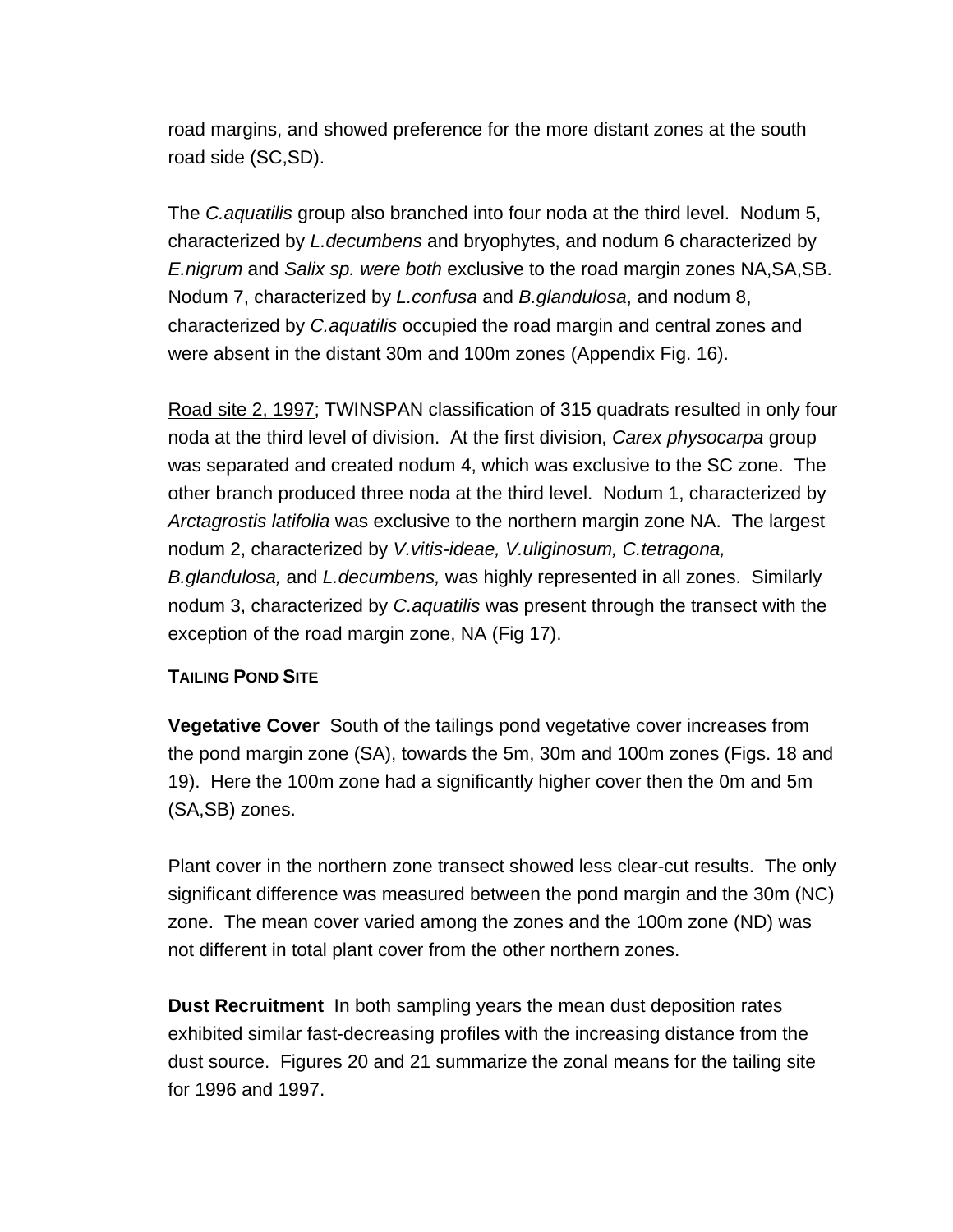Differences in the rates of deposition were significant between the zones (except between SA and SB in 1996). Both northern and southern 30m zones (NC and SC) showed 80% to 99% reduction in comparison with their respective pond margin zones (NA and SA). It should be emphasized that even in the 100m zone there was a measurable dust deposition.

**Soil moisture** At the tailing pond site, samples for soil moisture and other soil analyses were collected in 1997. Figure 22 summarizes the mean moisture content measured in the eight zones. Samples taken closer to the pond margins had significantly higher moisture contents then samples taken further away. This steeply declining soil moisture profile was observed along both, the northern and the southern zone transects.

**Soil mass** Similarly to the road site soil mass profile, significantly higher soil mass values (bulk density) were found in both pond margin zones. These were also decreasing with the distance from the pond, although the south side values were declining less dramatically than those at the north side (Appendix Fig. 23). There was some 40 percent difference between the highest and the lowest soil mass (0.6 - 1.1 g/cm<sup>3</sup>).

**Soil pH** The tailing pond site soils showed to be very acidic (pH 3.0 - 3.7), with the lowest values measured in the pond margin (SA) zone (Appendix Fig. 24). However, the increase in pH away from the tailings edge did not reveal significant differences between zones.

**Floristic Analysis** Floristic analysis of the tailing pond site 1996 vegetation produced 5 noda at the third level of division (Appendix Fig. 25). At the first division *Betula glandulosa*- dominated community, which was present in >98 % of the quadrats, separated from the *Eriophorum angustifolium-*dominated group of species. This group, present in only a few quadrats at the southern pond margin zone (SA), ended up as nodum 5. At the second level the *Betula*  dominated group split along the *Betula , Carex lugens - V. uliginosum*, *V. vitisidaea, C.tetragona, E.nigrum* and *L.decumbens* line. At the third level the *Betula* group produced four distinct noda (Appendix Fig.25).

Nodum 1 characterized by indicator species *Trisetum spicatum,V.uliginosum* and *C.lugens* was present in the pond margin zones NA, SA and SB. Nodum 2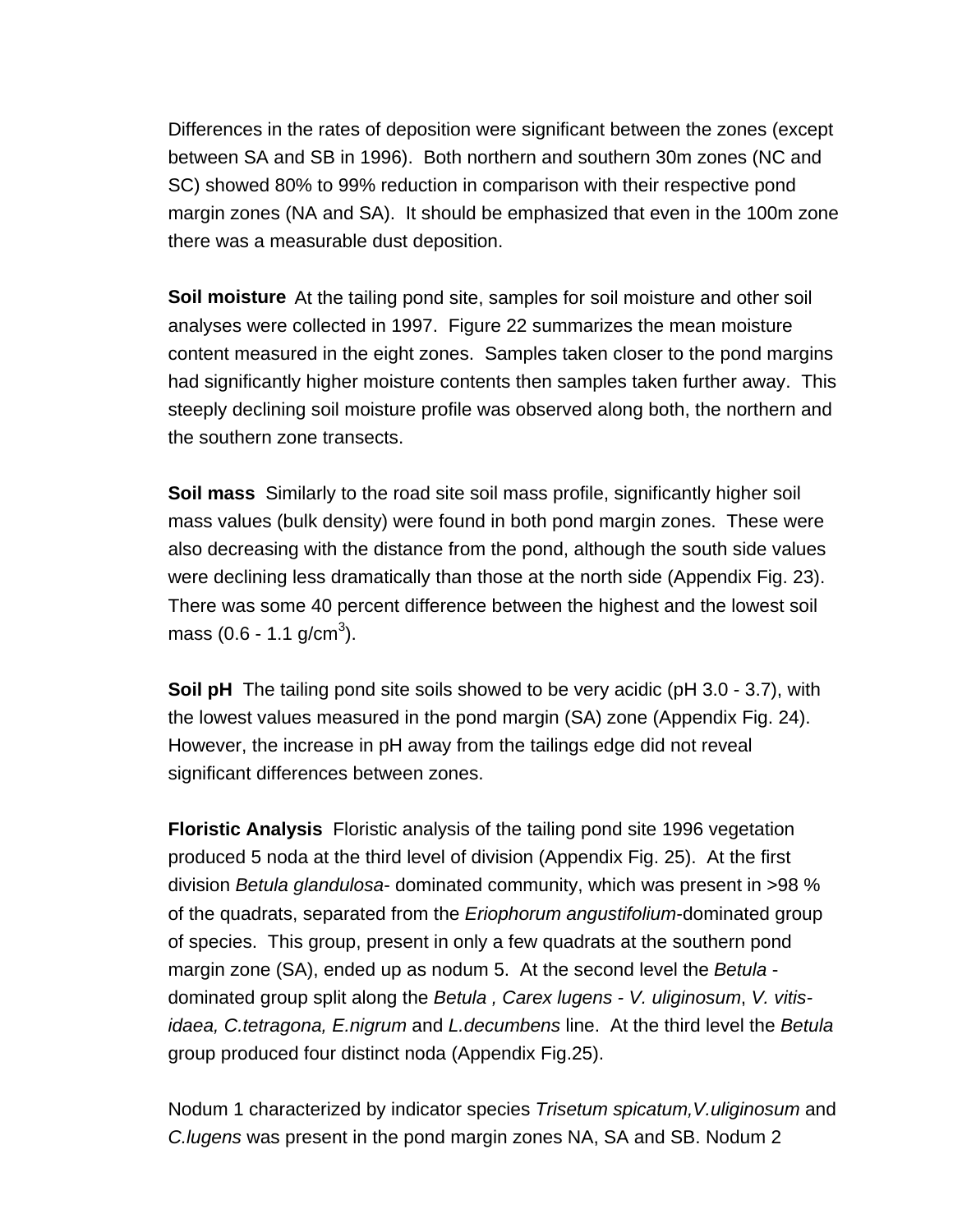characterized by *L.decumbens* and high-cover. *B. glandulosa* was present in all zones but its highest representation was in NA and NB zones. Nodum 3 characterized by *V. uliginosum, E.nigrum, C.tetragona, V.vitis-idaea* and *L. decumbens* was present in all zones but predominated in zones more remote from the pond margins (NC,SC). The single indicator species of Nodum 4 was *E. nigrum*. Also this group was present in almost all zones but was mostly represented in the SA, SB, SC zones. Nodum 5, derived from the initial division and characterized by *E.angustifolium* was present exclusively in the southern pond margin zone SA (Appendix Fig. 25).

Floristic analysis of the 1997 vegetation included data from the 100m distant zone. This modified the outcome of the TWINSPAN analysis. At the third level, seven noda were produced (Appendix Fig. 26). At the first division there was a split along the *L.decumbens, B.glandulosa - C.aquatilis* line.

The first group branched into four noda: Nodum 1, characterized by *Salix sp*. and *E.nigrum* was mainly present in the NB and SC zones. Interestingly, this assemblage was absent in pond margin (SA) and 5m (SB) zones. Nodum 2, characterized by *C.tetragona*, *B.glandulosa* and *L.decumbens* occupied mostly the extremely distant zones. Nodum 3, characterized by *V.vitis-ideae, Luzula confusa* and *L.decumbens* was evenly represented throughout the zone transect except for the pond margins zones (NA,SA). Nodum 4, characterized by *C.aquatilis* was mostly present near the pond margin zones NC, NB, SA, SB (Appendix Fig. 26).

The second group, characterized by *C.aquatilis* branched into noda 5,6 and 7. Noda 5 and 6 with the indicator species *C.aquatilis* were exclusive to the pondmargin NA, SA zones. Nodum 7, characterized by *Salix sp.* was exclusive to northern pond zones NA, NB and NC (Appendix Fig. 26).

In addition to the TWINSPAN, a constrained analysis (COINSPAN) was also performed with environmental variables being included. However, the eigenvalues achieved by the COINSPAN analysis were substantially lower than those produced by the TWINSPAN (cf. TWINSPAN, Figs. 15 to 17, 25, 26, and COINSPAN, Appendix 4 to 8). Nevertheless, some changes in the structure of the dendrograms did occur at the second and third levels of ordination and may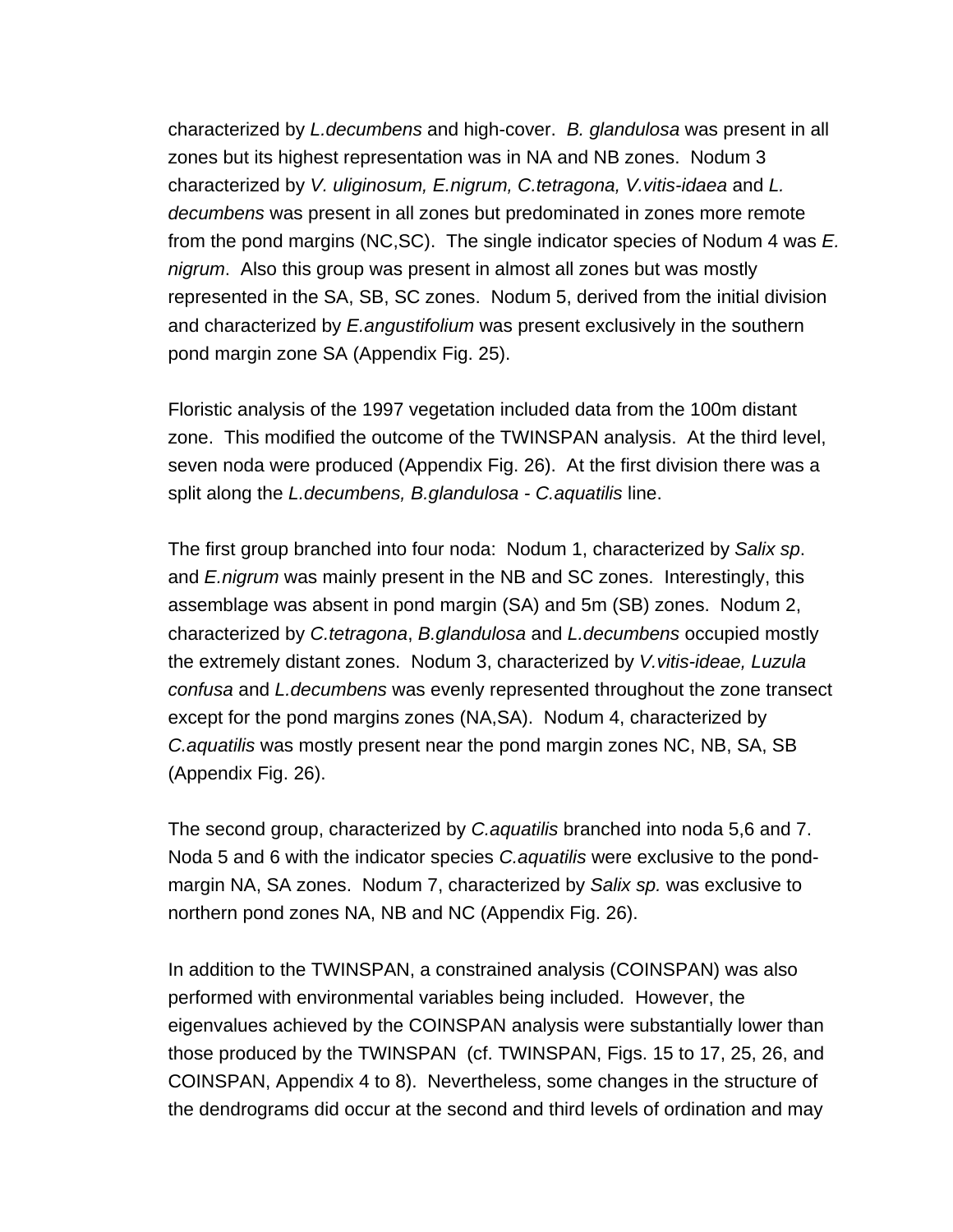be worthwhile of a further pursuit. However, in this report only the outcome of the TWINSPAN analysis was applied as a method of the vegetation ordination.

#### **DISCUSSION**

The problem of road and tailings pond dust of an active gold mine, deposited on the surrounding tundra is not a simple problem to resolve. Tundra vegetation is a mosaic of plant communities fine-tuned to the topographic, edaphic and microclimatic conditions. This patchwork of tundra assemblages would become a 'noise' in attempts to discern the effect of a single variable, such as dust, in the local ecosystem. For this reason, a high-replicate sampling of vegetation (1530 quadrats) and of environmental variables in zones was proposed and over two field seasons realized. These zones, established arbitrarily at increasing distances from the dust source had no meaning on their own. In other words, they did not reflect any pre-existing natural pattern in the study area.

The first objective was to identify the plant assemblages in the tundra mosaic surrounding the gold mine. The second objective was to measure the dust loading at the various distances from the source. Data on additional variables (soil moisture, bulk density and pH) were also gathered. With this information available, we attempted to find a correlation between the occurrence of certain plant assemblages and dust loading and/or the other measured variables.

Basic comparisons of the vegetation distribution (Figs. 3 to 5) and dust loading (Figs. 6 to 8) did not reveal any convincing relationships in either road sites. The elevated plant cover, mainly due to the occurrence of erect shrubs along the road margin (zones NA and SA; Appendix Fig. 3) was probably due to the effect of the high road embankment.

At the tailings pond site, plant cover showed marked decrease towards the southern pond margin in 1996 and 1997 (Figs. 18 and 19). This corresponded to the high dust loading in the same zone (Figs. 20 and 21) due to the prevailing northwest winds. As the plant cover along the northern pond margin was higher and the dust loading lower, we infer that high dust loading had an effect on the south pond margin vegetation. However, the pH levels (3.0; Appendix Fig. 24) in the SA zone were acid and were the lowest of all sites measured and possibly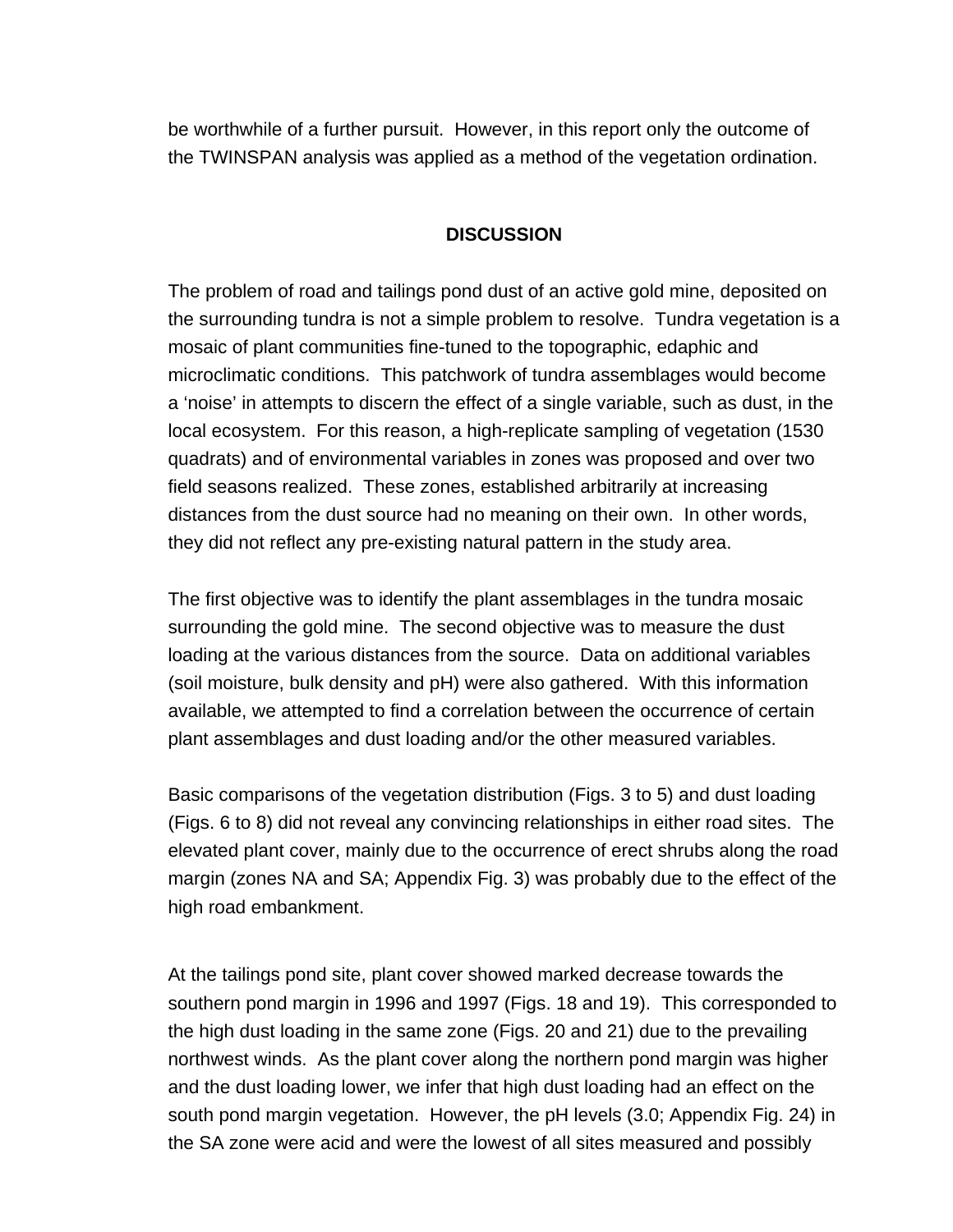the highest in arsenic levels. The effect on tundra vegetation here was obvious to the eye as in some areas the herbaceous layer was buried by blown dust.

At the road sites, floristic analysis (TWINSPAN) of the surrounding tundra vegetation revealed a number of distinct plant assemblages (noda). Their distribution varied and in some cases appeared to be noticeably non-random (cf. Results and Figs. 15 to 17). However, not all 'non-random' assemblages could be associated with high dust loading. Those which seem to be positively associated were the following: nodum 4 and 5 (1996; Appendix Fig. 15), nodum 5, 6 and 8 (1997, Appendix Fig. 16). Perhaps more importantly, noda which seem to be negatively associated with high dust loading were the following: nodum 2 (1996, Appendix Fig. 15), nodum 4 and 7 (1997, Appendix Fig. 16), and nodum 3 and 4 (1997, Appendix Fig. 17). At road site 2, 95 % of the quadrats were located in noda 2 and 3, indicating high site homogeneity of tundra.

At the tailings pond site, TWINSPAN analysis revealed these 'non-randomly' distributed noda occurred in high dust loading zones: nodum 1 and 5 (1996, Appendix Fig. 25), and nodum 4 and 5 (1997, Appendix Fig. 26). The negative association was found for nodum 3 (1996, Fig 25), and noda 1, 2, 3 and 7 (1997, Appendix Fig. 26).

The above observations are based on reading into the dendrograms and associated noda distributions within the zones. The DCA ordination, as used by Meininger and Spatt (1988), Forbes (1995), Jones (1997) and Levesque (1997) would probably be more successful in discerning the effect of dust and other measured variables on particular plant communities. Furthermore, pooling all zonal data for both years into a common data matrix may also increase the robustness of the ordination analysis.

The Lupin mine has been temporarily closed in fall of 1997, and may remain so for some time. The road site tundra was relieved from most of the fugitive dust loading, and the affected tundra communities should be slowly responding to this change. At the tailings pond, however, the dust deposition still continues and until the surface of the tailings pond is stablized either by engineering or establishement of vegetation cover, the close-by tundra communities will be further affected.